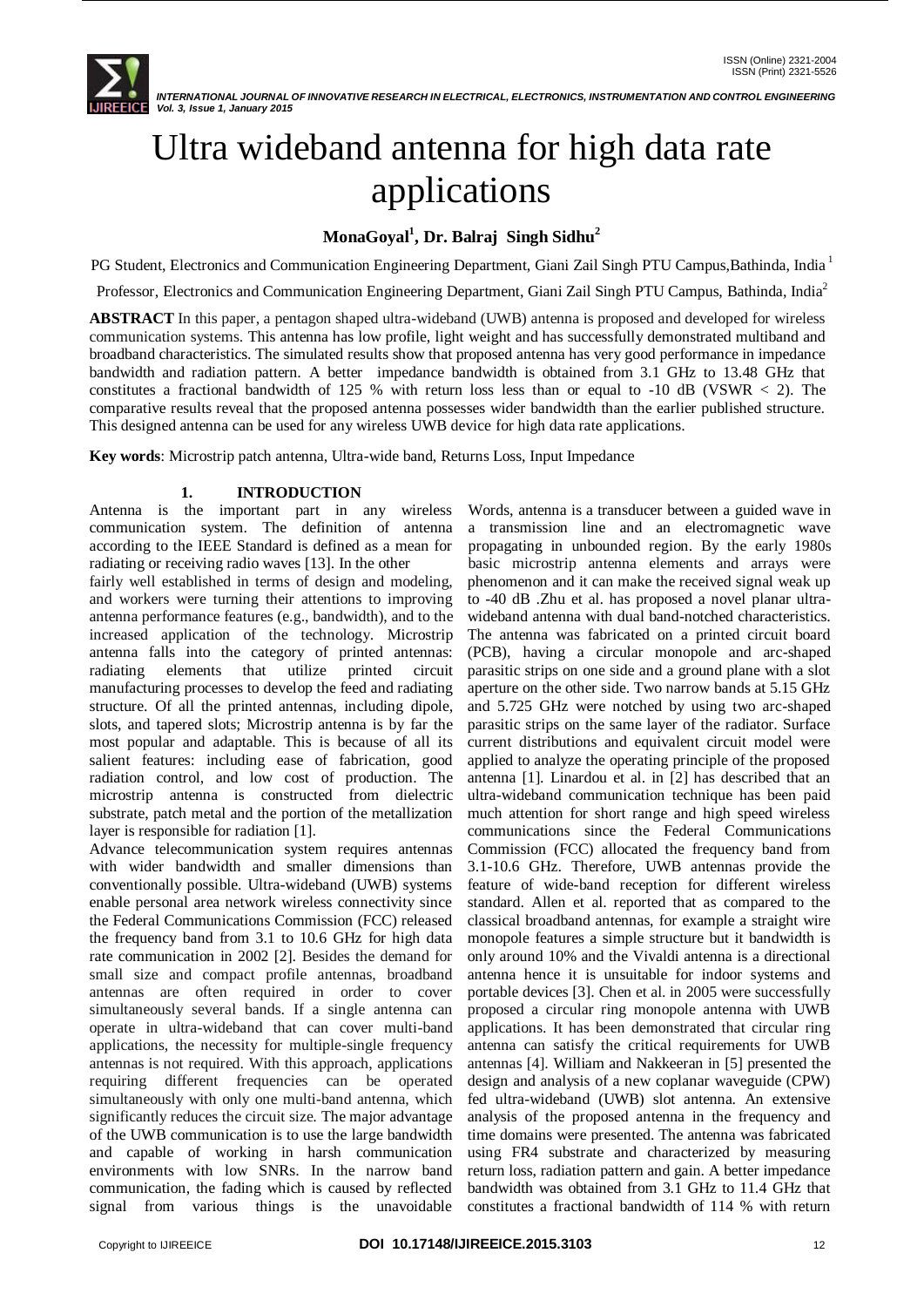

loss less than or equal to  $-10$  dB (VSWR  $<$  2). Time domain analysis of the antenna is also performed that witnessed the linear phase and less distortion. Another study available in [6] described that slot antennas are of major importance because of its simple and miniaturized structure which provides ultra-wideband configurations. A. H. M. Zahirul Alam, Rafiqul Islam, and Sheroz Khan (2007) successfully proposed an antenna in [7]. This article reported that the behavior of the antenna is influence by the feed width, position of the feed line and the partial ground plane size. The analysis showed UWB antenna can be obtained by optimizing these parameters. Wen-junlu et al. in [8] reported a stable omnidirectional radiation pattern with good polarization purity and flat gain performance using half-folded anti-podal printed slot antenna. To design an antenna to operate in the UWB band is quiet challenging one because it has to satisfy the requirements such as ultra-wide impedance bandwidth, omnidirectional radiation pattern, constant gain, high radiation efficiency, low profile, compact and easy manufacturing. Interestingly the planar slot antennas with CPW feeding possess the above said features hence CPW fed planar slot antennas are identified as the most promising design for wideband wireless applications. Recently, there are various types of UWB antennas which have been designed to achieve the requirement for different applications.

#### **2. ANTENNA DESIGN & STRUCTURE**

The design of the microstrip patch is influenced by many dimensional parameters like length, width and height of the structure. The dimensions of the slot and electrical permittivity of the substrate also plays an important role to make an efficient antenna design. The flow chart of the design of proposed antenna is given in Figure 1. These steps have been strictly followed to obtain the optimal dimensional parameters of the proposed design.The proposed antenna in this paper is designed with a compact rectangular slot and a pentagon shape feeding structure at the interior portion of the feed. The basic geometry of proposed UWB antenna is shown in Figure 2. The proposed antenna is designed on FR4 substrate of thickness,  $h = 1.6$  mm with dielectric constant,  $C_r = 4.4$ . The CPW feed is designed with  $50\Omega$  transmission line which consists of a single strip having width of 2.4 mm is used to feed the antenna. The patch size is characterized by the length L, width W, thickness h, length of the slot Ls, width and gap between the ground plane and feed strip, The constructional parameters of the proposed antenna are detailed in Table 1. The fields at the edges of the patch undergo fringing because the dimensions of the patch are finite along the length and width [1]. For better resonance performance parameters, good impedance matching is required and it can be calculated using equation  $(1)$  and  $(2)$   $[1]$ .

$$
\varepsilon_{\text{eff}} = \frac{\varepsilon_r + 1}{2} + \frac{\varepsilon_r - 1}{2} \left( \frac{1}{\sqrt{1 + 12 \frac{h}{w}}} \right) \tag{1}
$$

$$
Z_0 = \frac{120 \Pi}{\sqrt{\varepsilon_{eff}} \left[ \frac{w}{h} + 1.393 + 0.667 \ln \left( \frac{w}{h} + 1.444 \right) \right]} \quad \text{for} \quad \frac{w}{h} \ge 1 \tag{2}
$$



Figure 1 Flow chart of the design process



Figure 2 Geometry of the proposed antenna

**Table 1 Constructional parameters of proposed** 

| structure |                                 |                   |  |
|-----------|---------------------------------|-------------------|--|
| S.no      | <b>Parameters</b>               | <b>Dimensions</b> |  |
|           | Length of proposed Antenna, L   | $28 \text{ mm}$   |  |
| 2         | Width of Proposed Antenna, W    | $21 \text{ mm}$   |  |
| 4         | Length of slot, Ls              | $15 \text{ mm}$   |  |
| 5         | Width of slot, Ws               | $17 \text{ mm}$   |  |
| 6         | Gap between the strip width and | $0.5$ mm          |  |
|           | ground plane, g                 |                   |  |
|           | Feed strip width                | $2.4 \text{ mm}$  |  |

#### **3. RESULTS AND DISCUSSION 3.1. Return Loss**

S-parameters describe the input-output relationship between ports (or terminals) in an electrical system. Return loss is the difference between forward and reflected power, in dB [1].In order to access the effectiveness of the proposed design, developed methodology were used to draw the structure of antenna.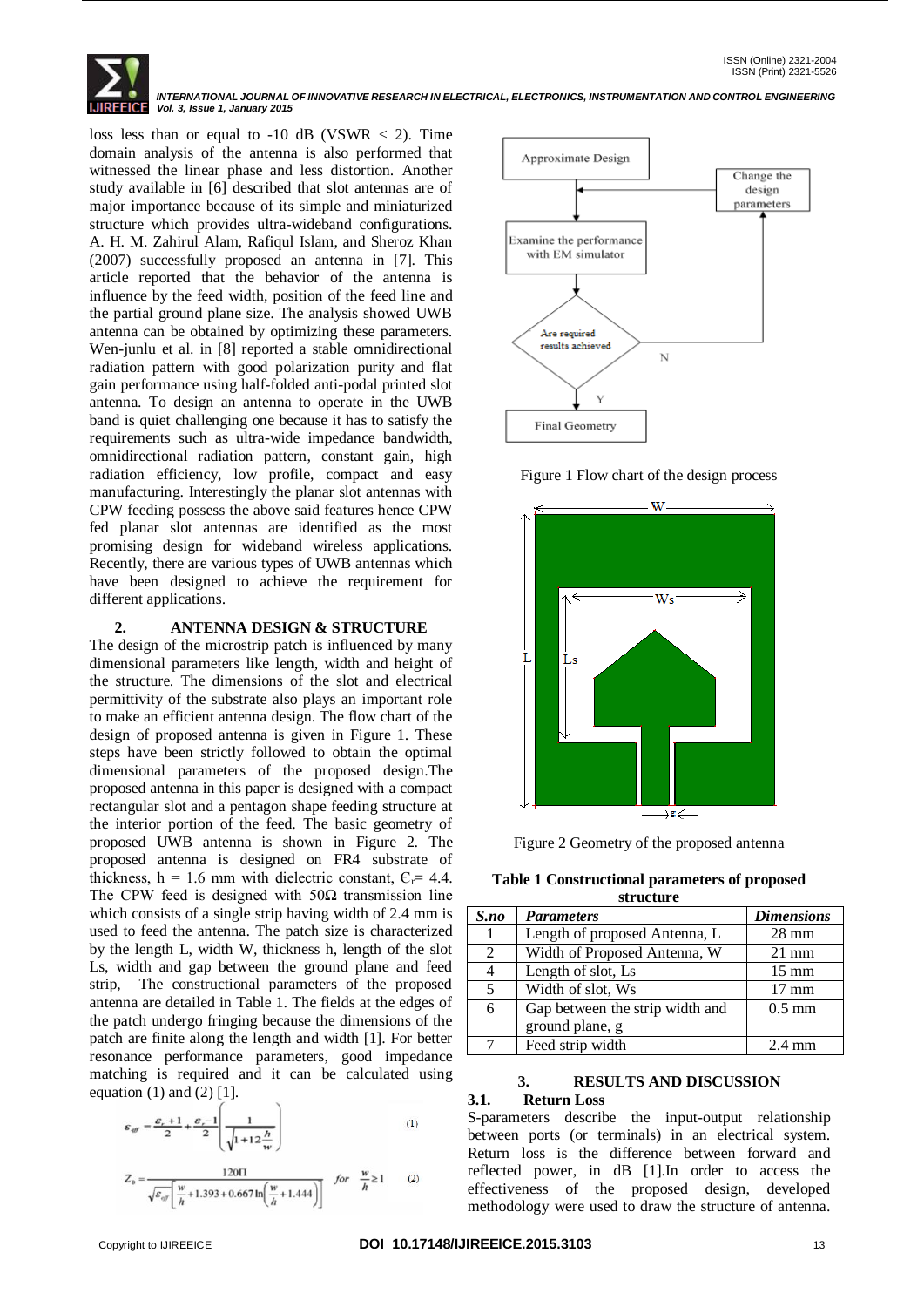The simulation tool adopted for evaluating the performance of the fractal antenna is IE3D software, which exploits the method of moments to solve the electric field integral equations. Figure 3 shows the S11 parameters of the proposed antenna. As expected, it was demonstrated that the CPW fed pentagon shaped tuning stub provide the ultra-wide bandwidth from 3.1 GHz to 13.48 GHz. The proposed antenna resonates at 3.57 GHz, 6.59 GHz, 9.09 GHz, 11.19 GHz and 13.03 GHz frequencies of S, C, X and Ku band region. The simulated resonant performance characteristics of the proposed antenna are reported in Table 2.



Figure 3 Resonating properties of the proposed antenna.

| S. no. | <b>Resonating Frequency</b><br>(GHz) | <b>Return Loss</b><br>$(d\mathbf{B})$ |
|--------|--------------------------------------|---------------------------------------|
|        | 3.57                                 | $-23.94$                              |
| 2.     | 6.59                                 | $-19.54$                              |
| 3.     | 9.09                                 | $-15.13$                              |
|        | 11.19                                | $-30.08$                              |
|        | 13.03                                | $-18.11$                              |

**3.2. Input Impedance**

Electromagnetic waves may encounter differences in impedance at each interface while traveling through the different parts of the antenna system, from the source to the feed line to the antenna and finally to the free space. The input impedance of an antenna is a complex function of frequency, which cannot be presented in any simple analytical form. The antenna terminal impedance at a single frequency may be accurately described by a resistance in series with a reactance as given in equation (3). The degree of mismatch is a function of input impedance and characteristic impedance of the line as given in equation (4), where  $Z_c$  is the characteristic impedance of the transmission line and  $\Gamma$  is the voltage reflection coefficient at the antenna input terminals. It determines the amount of incident or available power which is reflected at the input antenna terminals in to the

line [11]. 
$$
Z_{MK} = R_{MK} + j(\omega L_{MK} - \frac{1}{\omega C_{MK}})
$$
 (3)

$$
Z_{\mathbf{MK}} = Zc \left[ \frac{1+|\Gamma|}{1+|\Gamma|} \right] \qquad (4)
$$

The impedance of the antenna has been adjusted through the design process to be matched with the feed line and have less reflection to the source. A typical input impedance characteristic of the proposed antenna is shown in Figure 4 and 5.



Figure 4 Simulated real input impedance of the proposed antenna



Figure 5 Simulated imaginary input impedance of the proposed antenna

|  |  |  | Table 3 Input Impedance of proposed antenna |  |  |  |
|--|--|--|---------------------------------------------|--|--|--|
|--|--|--|---------------------------------------------|--|--|--|

| S.<br>no. | <b>Resonating Frequency</b><br>(GHz) | <i>Input</i><br><b>Impedance</b><br>(ohms) |
|-----------|--------------------------------------|--------------------------------------------|
|           | 3.57                                 | $53.75 + j5.43$                            |
| 2.        | 6.59                                 | $46.11 - j9.40$                            |
| 3.        | 9.09                                 | $66.52 + j12.19$                           |
| 4.        | 11.19                                | $48.09 + j2.40$                            |
| 5.        | 13.03                                | 46.99+j11.72                               |

#### **3.3. VSWR**

Basically the voltage standing wave ratio (VSWR) is a measure of the impedance mismatch between the transmitter and the antenna. Large value of VSWR corresponds to the high mismatch. Minimum value of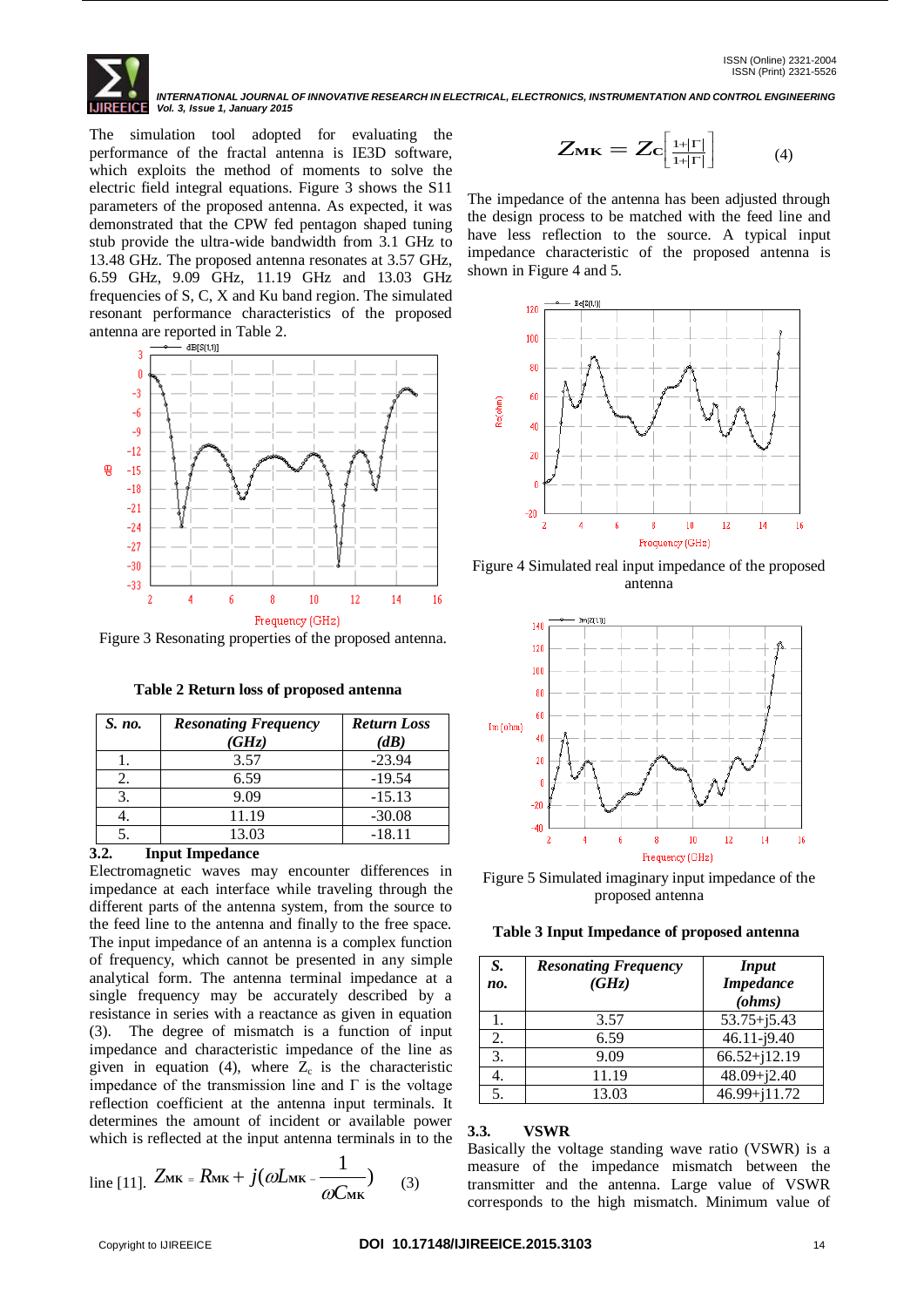VSWR corresponds to a perfect match that is taken as unity. The VSWR v/s frequency plot for the proposed antenna is shown in Figure 6. It may be observed that the values of the VSWR are less than 2 for the whole band which is within the required limits, as given in Table 4.

**Table 4 VSWR of proposed antenna**

| S. no. | <b>Resonating Frequency</b><br>(GHz) | <b>VSWR</b> |
|--------|--------------------------------------|-------------|
|        | 3.57                                 | 1.13        |
| Ζ.     | 6.59                                 | 1.23        |
|        | 9.09                                 | 1.42        |
| ÷.     | 11.19                                | 1.06        |
|        | 13.03                                | 1.28        |



Figure 6 Simulated VSWR of the proposed antenna.

## **3.4. Smith Chart**

The Smith Chart is a fantastic tool for visualizing the impedance of a transmission line and antenna system as a function of frequency. The Smith Chart, invented by Phillip H. Smith (1905-1987), is a graphical aid specializing in radio frequency (RF) engineering to assist in solving problems with transmission lines and matching circuits. The Smith Chart is plotted on the complex reflection coefficient plane in two dimensions and is scaled in normalized impedance (the most common), normalized admittance or both, using different colors to distinguish between them. These are often known as the Z, Y and YZ Smith Charts respectively. Figure 7 shows the smith chart of the proposed antenna at required working frequencies.

## **3.5. Radiation Patterns**

Radiation pattern is the graphical representation of the field pattern of radiation from an antenna as a function of direction /space coordinates. The radiation pattern of an antenna may be very narrow, very wide, omni shaped, shaped beam or tilted beam type. Also, the radiation patterns may have single beam or multiple beams. These beams may be steered mechanically or electronically. A radiation pattern defines the variation of the power

radiated by an antenna as a function of the direction away from the antenna. This power variation as a function of the arrival angle is observed in the far field.

Figure 8 shows the simulated radiation patterns of the proposed structure. It is observed that the proposed antenna exhibits omnidirectional radiation patterns at the y-z plane (H-plane) and "8-shape" radiation patterns at the x-z plane (E-plane), similar to those of an ideal dipole antenna. It is illustrated that simulated and measured radiation characteristics are in good agreement and the proposed antenna is linearly co-polarized.



Figure 7 Smith Chart of the proposed antenna.

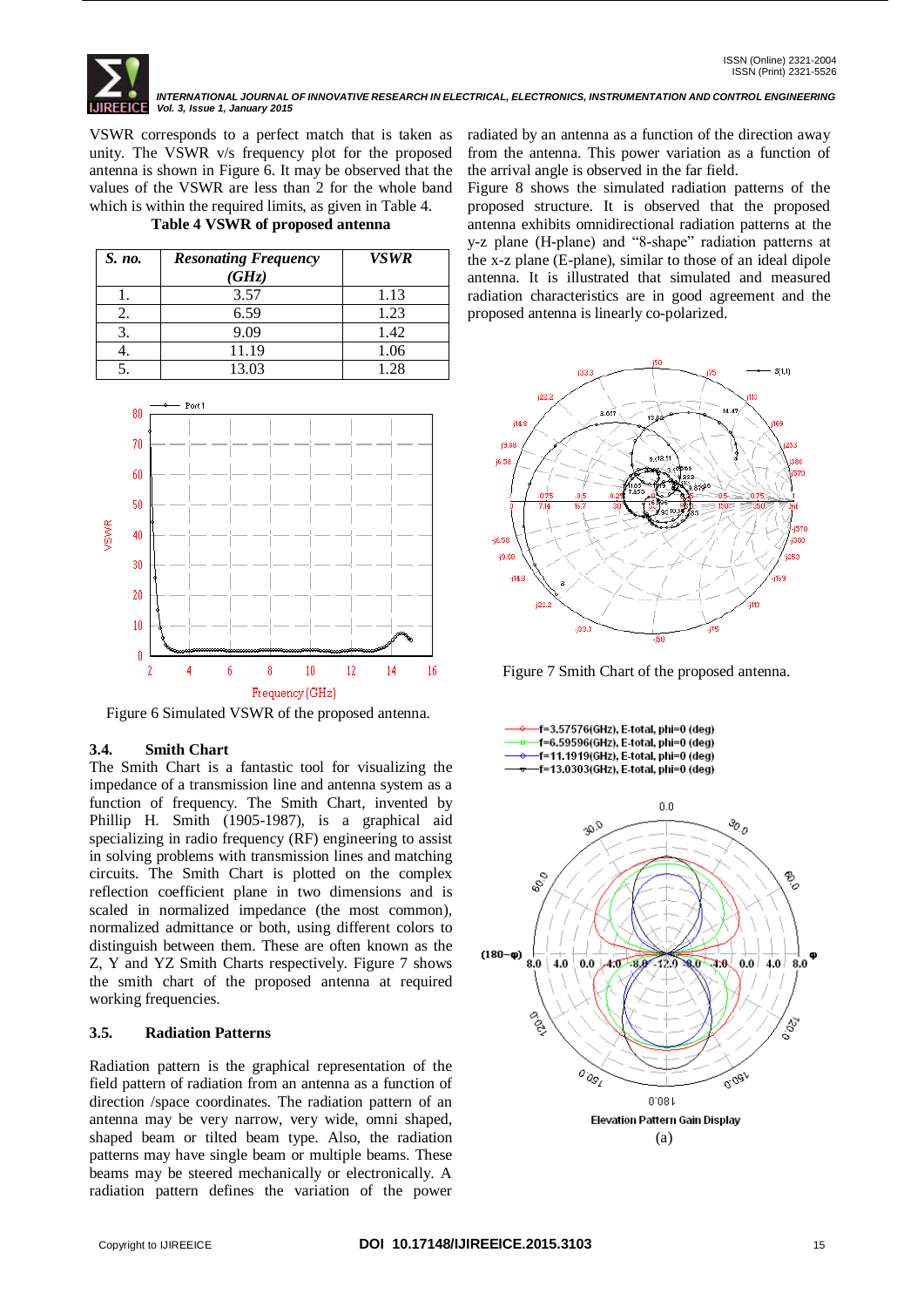f=3.57576(GHz), E-total, theta=0 (deg) f=6.59596(GHz), E-total, theta=0 (deg) f=11.1919(GHz), E-total, theta=0 (deg) -f=13.0303(GHz), E-total, theta=0 (deg)



Figure 8 Simulated radiation patterns of proposed antenna in (a) E-plane (b) H-Plane.

#### **3.6. Analysis of propose antenna with varying height of the substrate**

The performance of the microstip patch antenna is very much dependent on the dimensions of the patch. The height of the substrate is among one of the important dimensional parameter. The performance of the proposed antenna by varying the height of the substrate has been extensively analyzed and associated s-parameter results are shown in Figure 9.



Figure 9 Simulated results of the proposed antenna by varying height of substrate

## **3.7. Comparison with published work**

In [5] author has presented a simple antenna with minimal size and better impedance matching. A triangular tuning stub has been introduced at the interior portion of the slot for enhancing the coupling between slot and feed. In the similar approach, a pentagonal shape tuning has been designed and proposed in this research work to further enhance the impedance matching and bandwidth of the proposed antenna. For fair comparison the dimensional parameters of the antenna has kept constant. The detailed comparison of both the structures is given in below table. It may be observed from the results that the proposed structure has better impedance matching and wider bandwidth than the structure presented in the earlier published work. The bandwidth of the published triangular tuning stub antenna was 114% and the bandwidth of the proposed pentagonal tuning stub antenna is 125%. This increase in the bandwidth is because of the better impedance matching of the proposed tuning stub with the feed configuration and resultant magnetic currents of the structure. It may also notice that the return loss for the corresponding frequencies for both the structure shows the similar behavior but the proposed antenna possesses additional frequency band (12.0-13.48 GHz) of Ku region with center frequency 13.03 GHz which can be used for various wireless applications such as radar and satellite communication.

#### **Table 5 Comparison of published [5] and proposed work**

| Name of<br>the<br>Antenna                      | Antenna<br><b>Geometry</b> | Resonating<br>Frequency<br>(GHz) | Retur<br>n Loss<br>(dB) | <b>Bandwidth</b><br><i>(percentag)</i><br>e) |
|------------------------------------------------|----------------------------|----------------------------------|-------------------------|----------------------------------------------|
| <b>UWB</b> slot<br>antenna                     |                            | 3.50                             | $-21.2$                 | 114%<br>$(3.1 - 11.4)$<br>GHz)               |
| with                                           |                            | 6.50                             | $-25.0$                 |                                              |
| triangular<br>tuning stub<br>$\lceil 5 \rceil$ |                            | 9.30<br>11.2                     | $-21.2$<br>$-33.0$      |                                              |
|                                                |                            | 3.57                             | $-23.94$                | 125%                                         |
| <b>UWB</b> slot<br>antenna                     |                            | 6.59                             | 19.54                   | $(3.1 - 13.48)$<br>GHZ)                      |
| with<br>pentagonal<br>tuning stub              |                            | 9.09                             | 15.13                   |                                              |
|                                                |                            | 11.19                            | 30.08                   |                                              |
|                                                |                            | 13.03                            | 18.11                   |                                              |

## **4. CONCLUSION**

In this work, the pentagon shape has been considered as the candidate structure utilized to form the tuning stub in the slot of proposed antenna. The presented results reveal that the proposed antenna is capable to possess UWB characteristics that make it feasible for wireless high data rate applications.

A fair comparison of the proposed antenna with the published work has described that the presented structure outperforms its competitor in terms of impedance bandwidth. The bandwidth of the published triangular tuning stub antenna was 114% and the bandwidth of the proposed pentagonal tuning stub antenna is 125%. These resonating characteristic make the proposed antenna feasible for UWB wireless applications.